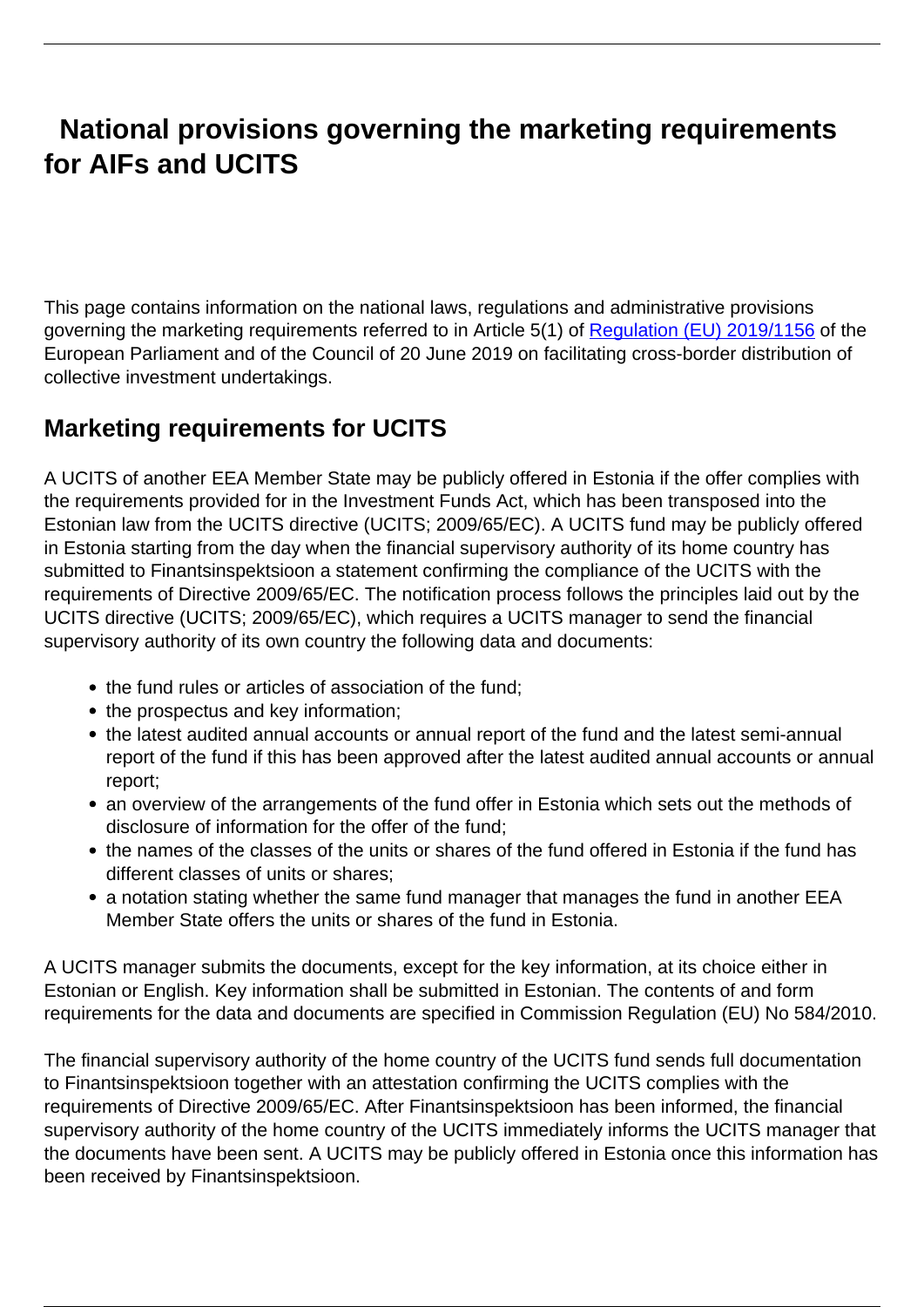The fund manager shall notify Finantsinspektsioon of any amendments to the documents specified above and indicate where the updated documents can be examined. Before making amendments to the arrangements of the public offer in Estonia or the names of the classes of the units or shares, the fund manager shall notify Finantsinspektsioon thereof in a format which can be reproduced in writing.

Finantsinspektsioon does not charge a one-off or an annual fee for the information concerning registering the public offer of units in the euro fund in Estonia.

**Disclaimer**: Finantsinspektsioon has taken reasonable care to ensure that the information on the national provisions governing the marketing requirements for UCITS in Estonia included on this webpage is up-to-date and complete. Finantsinspektsioon is not responsible for maintaining external websites and is not liable for any error or omission on any external website to which hyperlinks are provided on this webpage.

## **Marketing requirements for AIFs**

An alternative investment fund (AIF) that is close-ended may be offered non-publicly in Estonia once Finantsinspektsioon has received a notification thereof from the financial supervisory authority of its country. The notification shall be submitted in English language, together with the following data and documents:

- an action plan which contains a list of the funds the offer of which units or shares in Estonia is requested, and information concerning the country in which each fund was founded;
- the basic document of the fund;
- the information concerning the depositary of the fund the description of the information provided to investors concerning the fund - in the case of a feeder fund, the information on where the master fund was founded;
- the information which shall be provided to the investors on each fund in accordance with the provisions of § 269 of this Act;
- the name of the country of destination where the offer of the units or shares of the fund is requested;
- an overview of the procedure of the fund offer in Estonia and, where appropriate, information about how the offer of the fund to investors who cannot be regarded as professional investors is precluded, including in the case the fund is offered by a third party in the framework of the provision of investment services or ancillary services.

After Finantsinspektsioon has received this information, to which a written statement of the financial supervision authority of the home country of the fund manager in English is appended stating that the fund manager has been issued an activity licence in accordance with the provisions of Directive 2011/61/EU of the European Parliament and the Council, the fund manager may commence the offer of the fund in Estonia.

A fund manager shall promptly inform the Financial Supervision Authority of any changes in the facts stated in the information through the financial supervision authority of the home country and also indicate the place where it is possible to examine the updated documents.

A public offer of an AIF that was founded in another member state and that is not a close-ended fund may be commenced only after receipt of consent from Finantsinspektsioon. A fund manager wishing to offer such fund in Estonia shall submit an application and the following documents to Finantsinspektsioon either in English or Estonian: